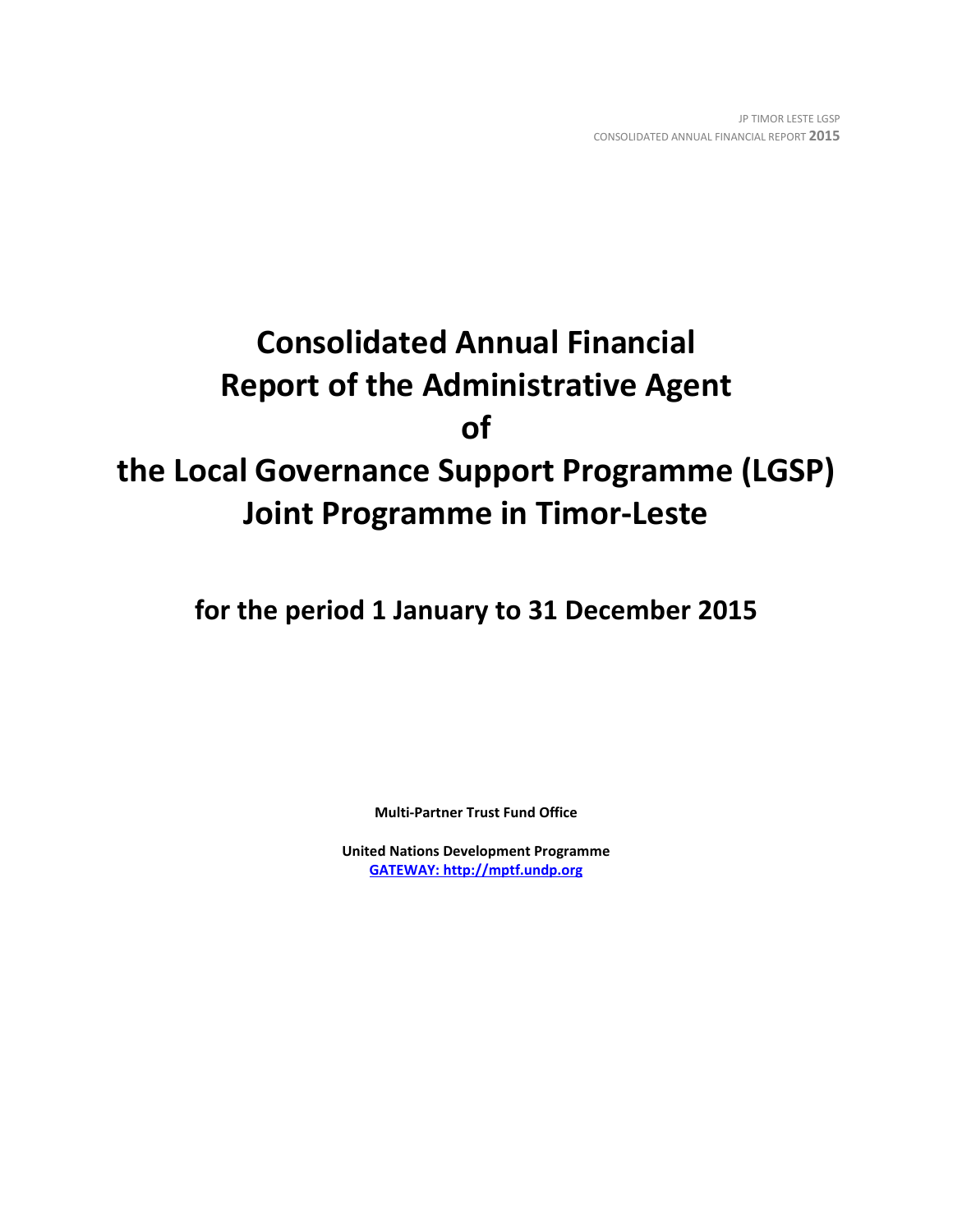#### JP TIMOR LESTE LGSP CONSOLIDATED ANNUAL FINANCIAL REPORT **2015**

# **PARTICIPATING ORGANIZATIONS CONTRIBUTORS**



United Nations Capital Development



United Nations Development Programme

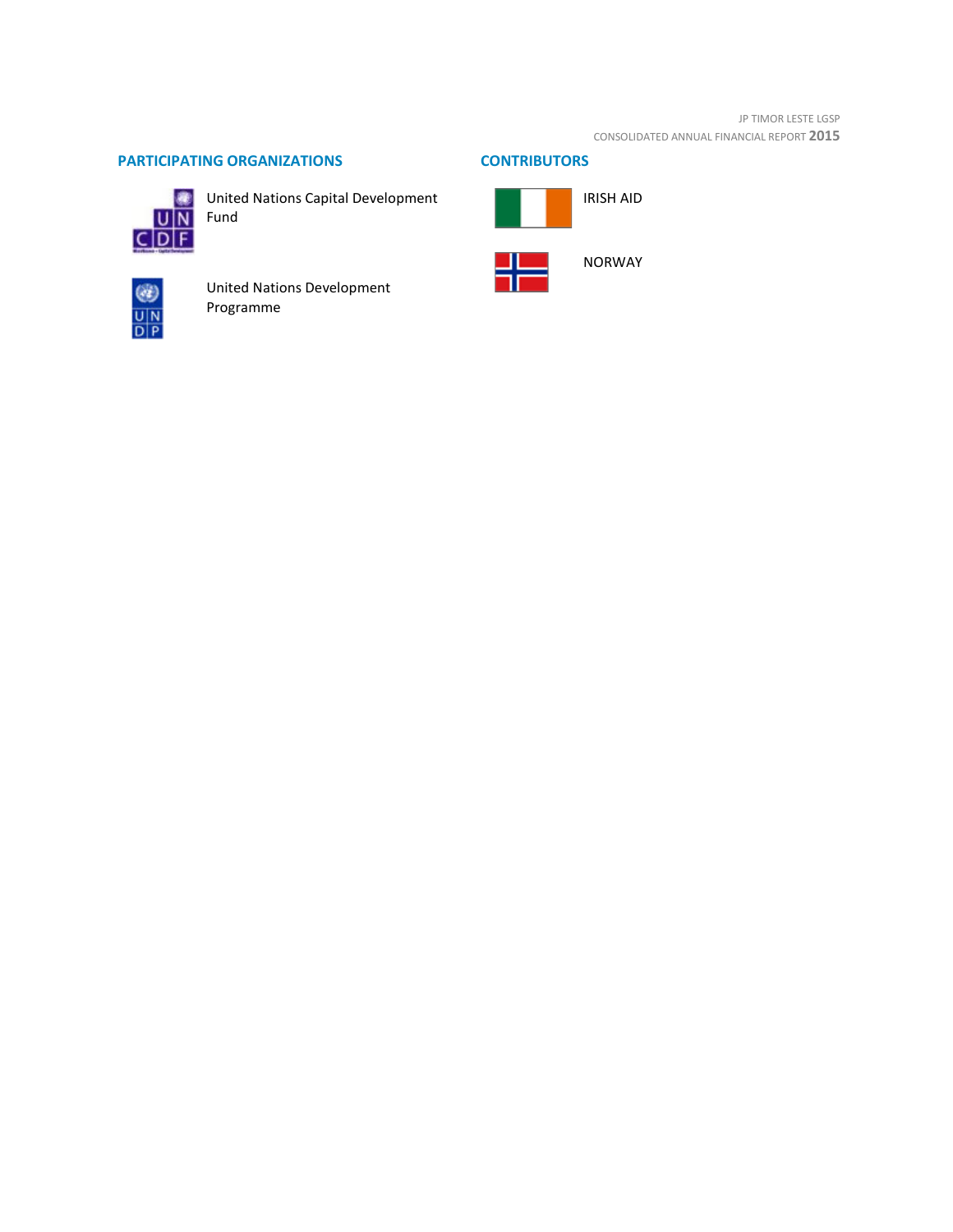#### **DEFINITIONS**

#### **Allocation**

Amount approved by the Steering Committee for a project/programme.

#### **Approved Project/Programme**

A project/programme including budget, etc., that is approved by the Steering Committee for fund allocation purposes.

#### **Contributor Commitment**

Amount(s) committed by a donor to a Fund in a signed Standard Administrative Arrangement with the UNDP Multi-Partner Trust Fund Office (MPTF Office), in its capacity as the Administrative Agent. A commitment may be paid or pending payment.

#### **Contributor Deposit**

Cash deposit received by the MPTF Office for the Fund from a contributor in accordance with a signed Standard Administrative Arrangement.

#### **Delivery Rate**

The percentage of funds that have been utilized, calculated by comparing expenditures reported by a Participating Organization against the 'net funded amount'.

#### **Indirect Support Costs**

A general cost that cannot be directly related to any particular programme or activity of the Participating Organizations. UNDG policy establishes a fixed indirect cost rate of 7% of programmable costs.

#### **Net Funded Amount**

Amount transferred to a Participating Organization less any refunds transferred back to the MPTF Office by a Participating Organization.

#### **Participating Organization**

A UN Organization or other inter-governmental Organization that is an implementing partner in a Fund, as represented by signing a Memorandum of Understanding (MOU) with the MPTF Office for a particular Fund.

#### **Project Expenditure**

The sum of expenses and/or expenditure reported by all Participating Organizations for a Fund irrespective of which basis of accounting each Participating Organization follows for donor reporting.

#### **Project Financial Closure**

A project or programme is considered financially closed when all financial obligations of an operationally completed project or programme have been settled, and no further financial charges may be incurred.

### **Project Operational Closure**

A project or programme is considered operationally closed when all programmatic activities for which Participating Organization(s) received funding have been completed.

#### **Project Start Date**

Date of transfer of first instalment from the MPTF Office to the Participating Organization.

#### **Total Approved Budget**

This represents the cumulative amount of allocations approved by the Steering Committee.

#### **US Dollar Amount**

The financial data in the report is recorded in US Dollars and due to rounding off of numbers, the totals may not add up.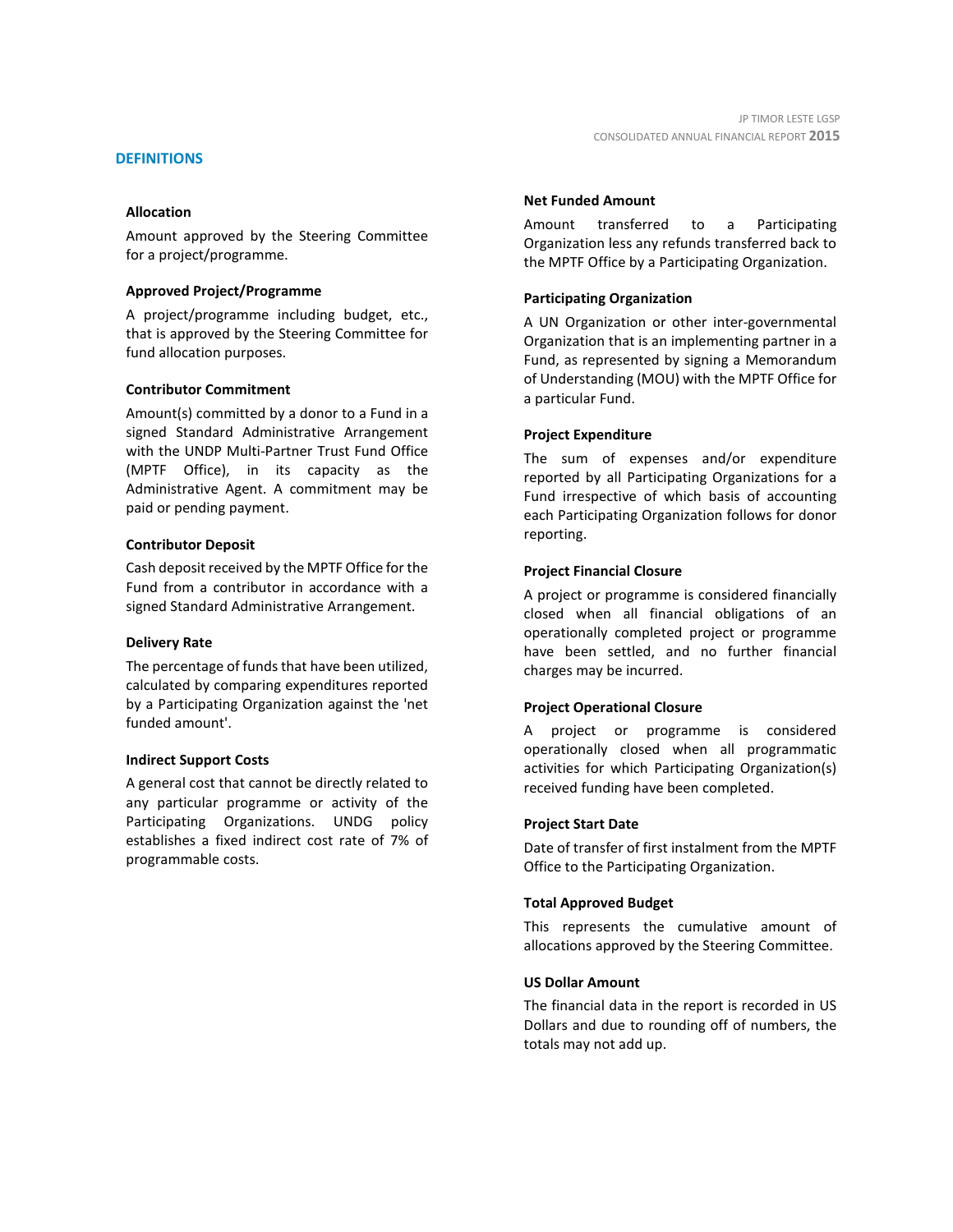#### **2015 FINANCIAL PERFORMANCE**

This chapter presents financial data and analysis of the Local Governance Support Programme (LGSP) Joint Programme in Timor-Leste using the passthrough funding modality as of 31 December **2015**. Financial information for this Fund is also available on the MPTF Office GATEWAY, at the following address:

[http://mptf.undp.org/factsheet/fund/JTP00.](http://mptf.undp.org/factsheet/fund/JTP00)

#### **1. SOURCES AND USES OF FUNDS**

As of 31 December **2015**, **2** contributors have deposited US\$ **3,908,912** in contributions and US\$ **38,331** has been earned in interest,

bringing the cumulative source of funds to US\$ **3,947,242**.

Of this amount, US\$ **3,907,085** has been transferred to **2** Participating Organizations, of which US\$ **3,373,778** has been reported as expenditure. The Administrative Agent fee has been charged at the approved rate of 1% on deposits and amounts to US\$ **39,089**. Table 1 provides an overview of the overall sources, uses, and balance of the JP Timor Leste LGSP as of 31 December **2015**.

#### **Table 1. Financial Overview, as of 31 December 2015 (in US Dollars)**

|                                                           | Annual 2014 | Annual 2015 | <b>Cumulative</b> |
|-----------------------------------------------------------|-------------|-------------|-------------------|
| <b>Sources of Funds</b>                                   |             |             |                   |
| <b>Gross Contributions</b>                                | 370,074     |             | 3,908,912         |
| Fund Earned Interest and Investment Income                | 110         | 5           | 14,246            |
| Interest Income received from Participating Organizations |             |             | 24,085            |
| Refunds by Administrative Agent to Contributors           |             |             |                   |
| Fund balance transferred to another MDTF                  |             |             |                   |
| <b>Other Revenues</b>                                     |             |             |                   |
| <b>Total: Sources of Funds</b>                            | 370,184     | 5           | 3,947,242         |
| <b>Use of Funds</b>                                       |             |             |                   |
| <b>Transfers to Participating Organizations</b>           | 403,668     |             | 3,907,085         |
| Refunds received from Participating Organizations         |             |             |                   |
| <b>Net Funded Amount to Participating Organizations</b>   | 403,668     |             | 3,907,085         |
| <b>Administrative Agent Fees</b>                          | 3,701       |             | 39,089            |
| Direct Costs: (Steering Committee, Secretariatetc.)       |             |             |                   |
| <b>Bank Charges</b>                                       | 3           | 0           | 101               |
| Other Expenditures                                        |             |             |                   |
| <b>Total: Uses of Funds</b>                               | 407,372     | 0           | 3,946,275         |
| Change in Fund cash balance with Administrative Agent     | (37, 187)   | 5           | 968               |
| Opening Fund balance (1 January)                          | 38,150      | 963         |                   |
| <b>Closing Fund balance (31 December)</b>                 | 963         | 968         | 968               |
| Net Funded Amount to Participating Organizations          | 403,668     |             | 3,907,085         |
| Participating Organizations' Expenditure                  | 380,381     | 299,363     | 3,373,778         |
| <b>Balance of Funds with Participating Organizations</b>  |             |             | 533,307           |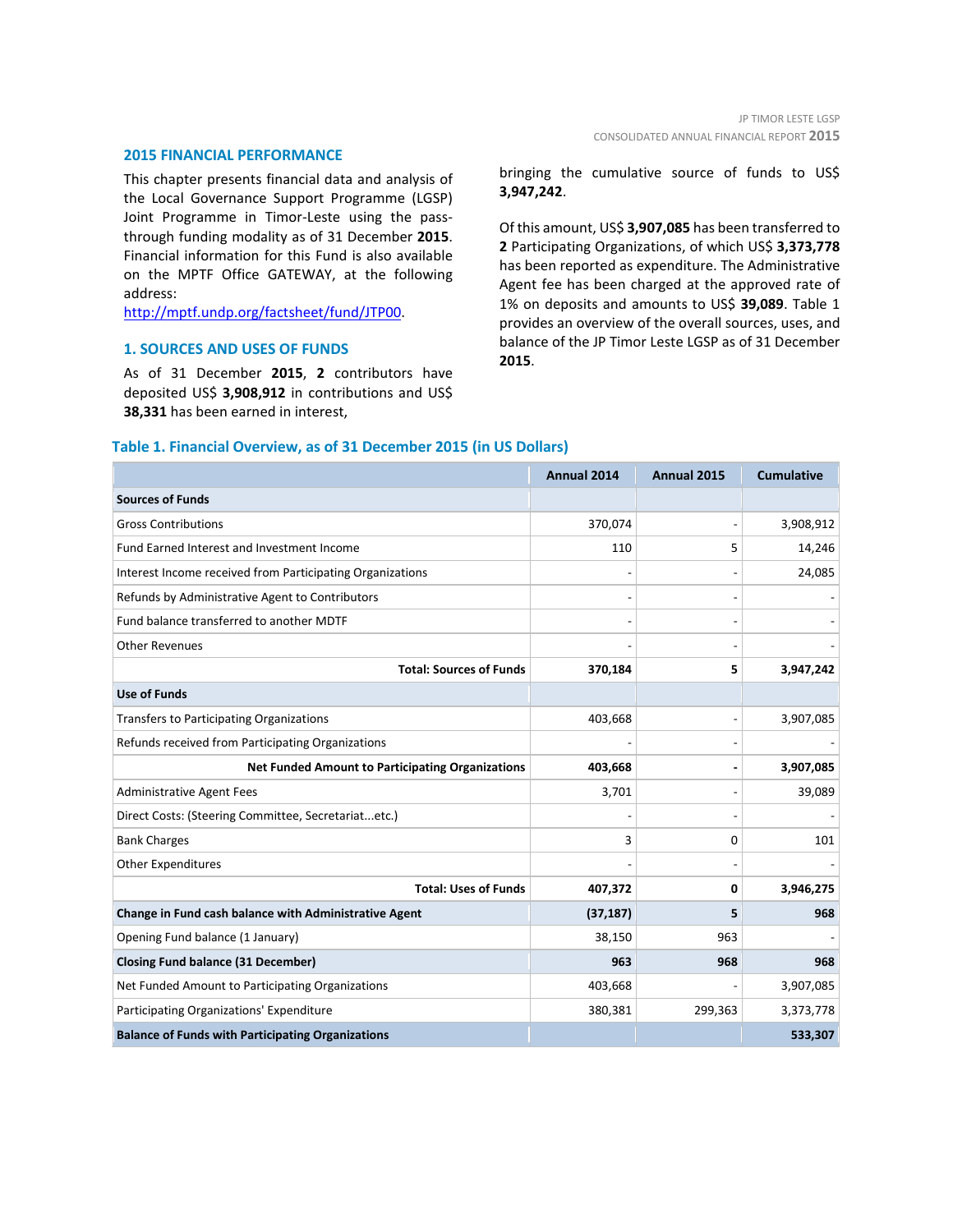# **2. PARTNER CONTRIBUTIONS**

Table 2 provides information on cumulative contributions received from all contributors to this Fund as of 31 December **2015**.

# **Table 2. Contributors' Deposits, as of 31 December 2015 (in US Dollars)**

| <b>Contributors</b> | <b>Prior Years</b><br>as of 31-Dec-2014 | <b>Current Year</b><br>Jan-Dec-2015 | <b>Total</b> |
|---------------------|-----------------------------------------|-------------------------------------|--------------|
| <b>IRISH AID</b>    | 2,422,123                               | -                                   | 2,422,123    |
| <b>NORWAY</b>       | 1,486,789                               | -                                   | 1,486,789    |
| <b>Grand Total</b>  | 3,908,912                               |                                     | 3,908,912    |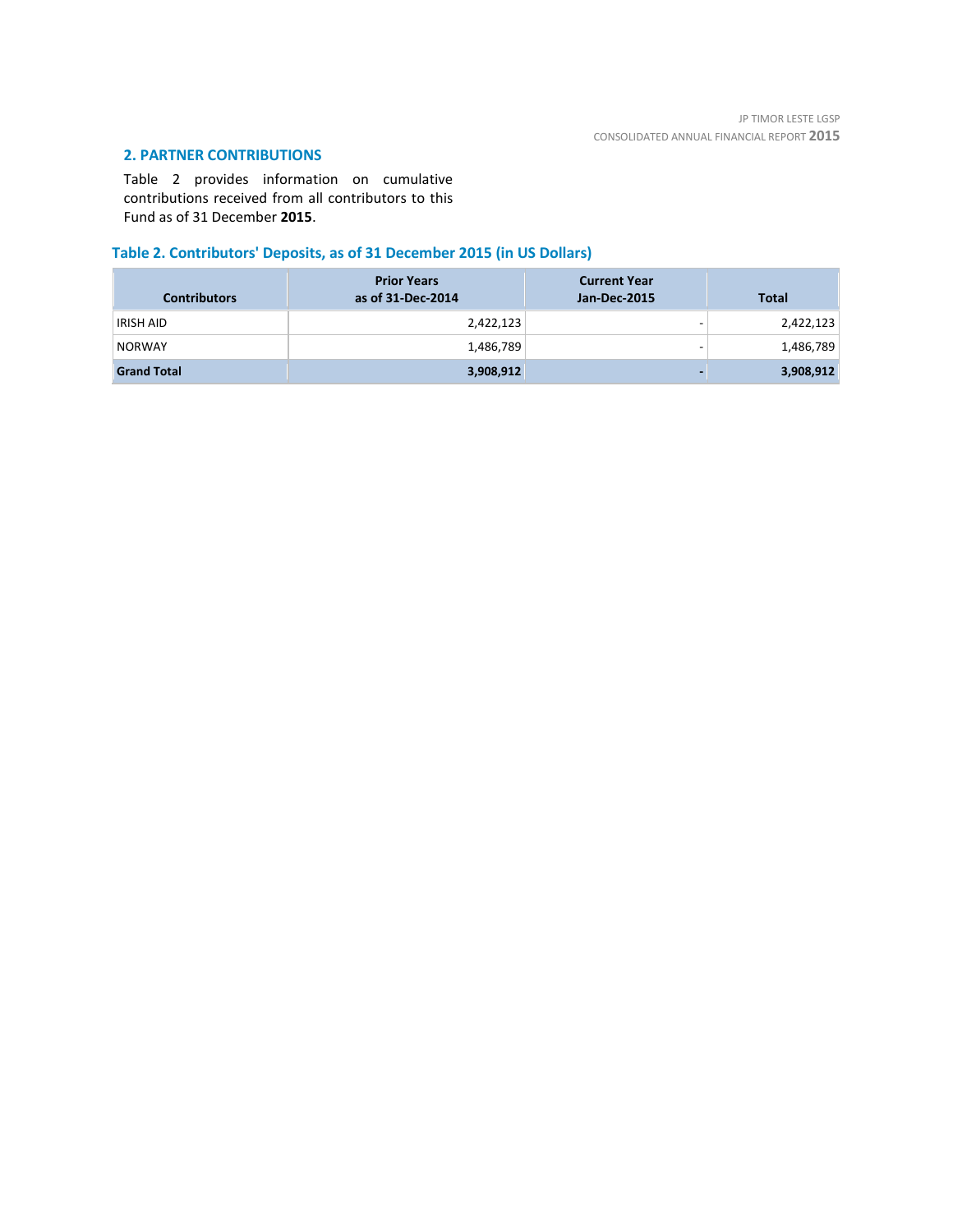#### **3. INTEREST EARNED**

Interest income is earned in two ways: 1) on the balance of funds held by the Administrative Agent ('Fund earned interest'), and 2) on the balance of funds held by the Participating Organizations ('Agency earned interest') where their Financial Regulations and Rules allow return of interest

to the AA. As of 31 December **2015**, Fund earned interest amounts to US\$ **14,246** and interest received from Participating Organizations amounts to US\$ **24,085**, bringing the cumulative interest received to US\$ **38,331**. Details are provided in the table below.

#### **Table 3. Sources of Interest and Investment Income, as of 31 December 2015 (in US Dollars)**

| <b>Interest Earned</b>                     | <b>Prior Years</b><br>as of 31-Dec-2014 | <b>Current Year</b><br><b>Jan-Dec-2015</b> | <b>Total</b> |
|--------------------------------------------|-----------------------------------------|--------------------------------------------|--------------|
| <b>Administrative Agent</b>                |                                         |                                            |              |
| Fund Earned Interest and Investment Income | 14,241                                  | 5                                          | 14,246       |
| <b>Total: Fund Earned Interest</b>         | 14,241                                  | 5                                          | 14,246       |
| <b>Participating Organization</b>          |                                         |                                            |              |
| <b>UNDP</b>                                | 24,085                                  |                                            | 24,085       |
| <b>Total: Agency earned interest</b>       | 24,085                                  |                                            | 24,085       |
| <b>Grand Total</b>                         | 38,326                                  | 5                                          | 38,331       |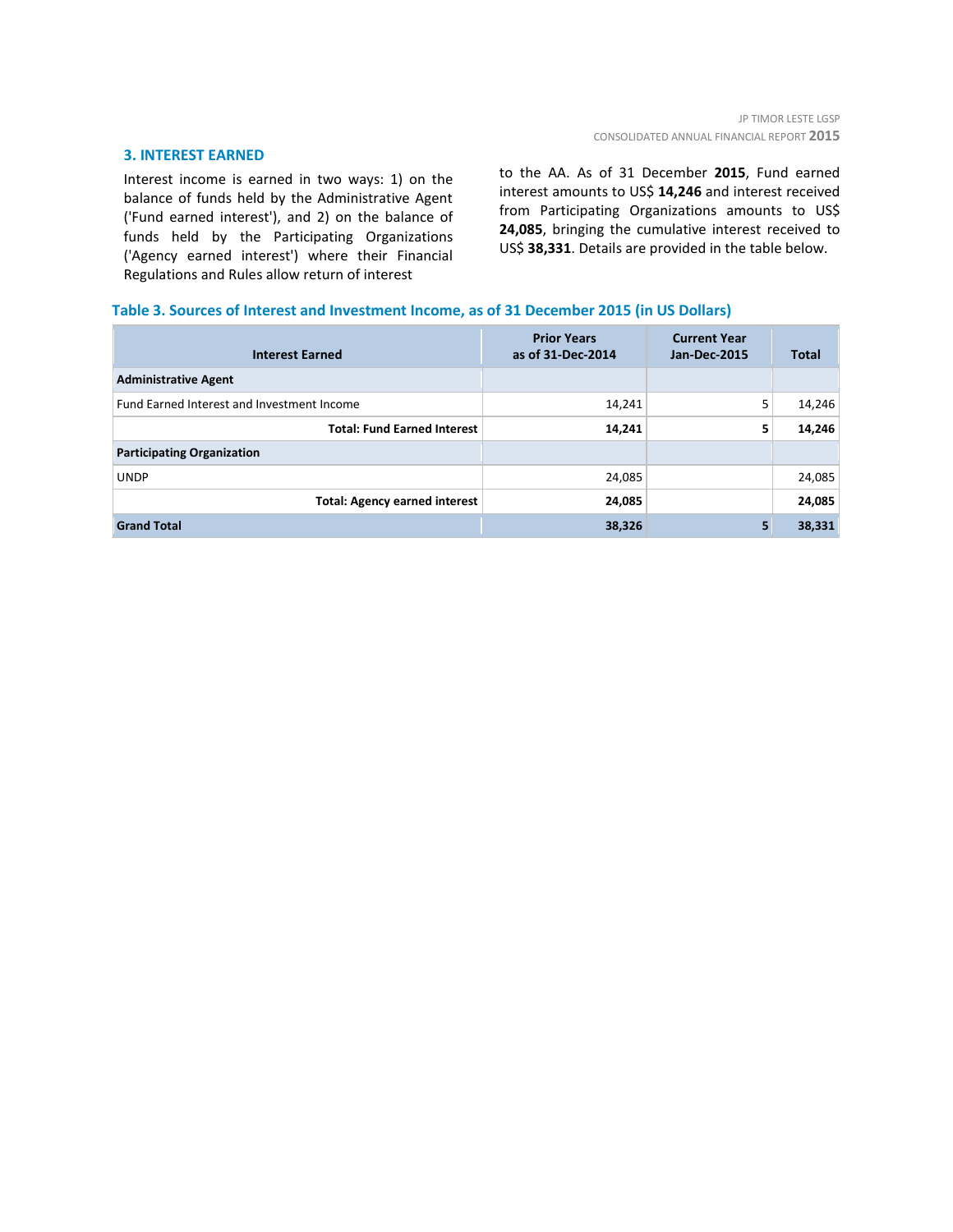#### **4. TRANSFER OF FUNDS**

Allocations to Participating Organizations are approved by the Steering Committee and disbursed by the Administrative Agent. As of 31 December **2015**, the AA has transferred US\$ **3,907,085** to **2** Participating Organizations (see list below).

Table 4 provides additional information on the refunds received by the MPTF Office, and the net funded amount for each of the Participating Organizations.

## **Table 4. Transfer, Refund, and Net Funded Amount by Participating Organization, as of 31 December 2015 (in US Dollars)**

| <b>Participating</b> | Prior Years as of 31-Dec-2014 |                |                   | <b>Current Year Jan-Dec-2015</b> |                |                   | Total            |                |                   |
|----------------------|-------------------------------|----------------|-------------------|----------------------------------|----------------|-------------------|------------------|----------------|-------------------|
| Organization         | <b>Transfers</b>              | <b>Refunds</b> | <b>Net Funded</b> | <b>Transfers</b>                 | <b>Refunds</b> | <b>Net Funded</b> | <b>Transfers</b> | <b>Refunds</b> | <b>Net Funded</b> |
| <b>UNCDF</b>         | 2.202.919                     |                | 2,202,919         |                                  |                |                   | 2,202,919        |                | 2,202,919         |
| <b>UNDP</b>          | 1,704,166                     |                | 1,704,166         |                                  |                |                   | 1,704,166        |                | 1,704,166         |
| <b>Grand Total</b>   | 3,907,085                     |                | 3,907,085         |                                  |                |                   | 3,907,085        |                | 3,907,085         |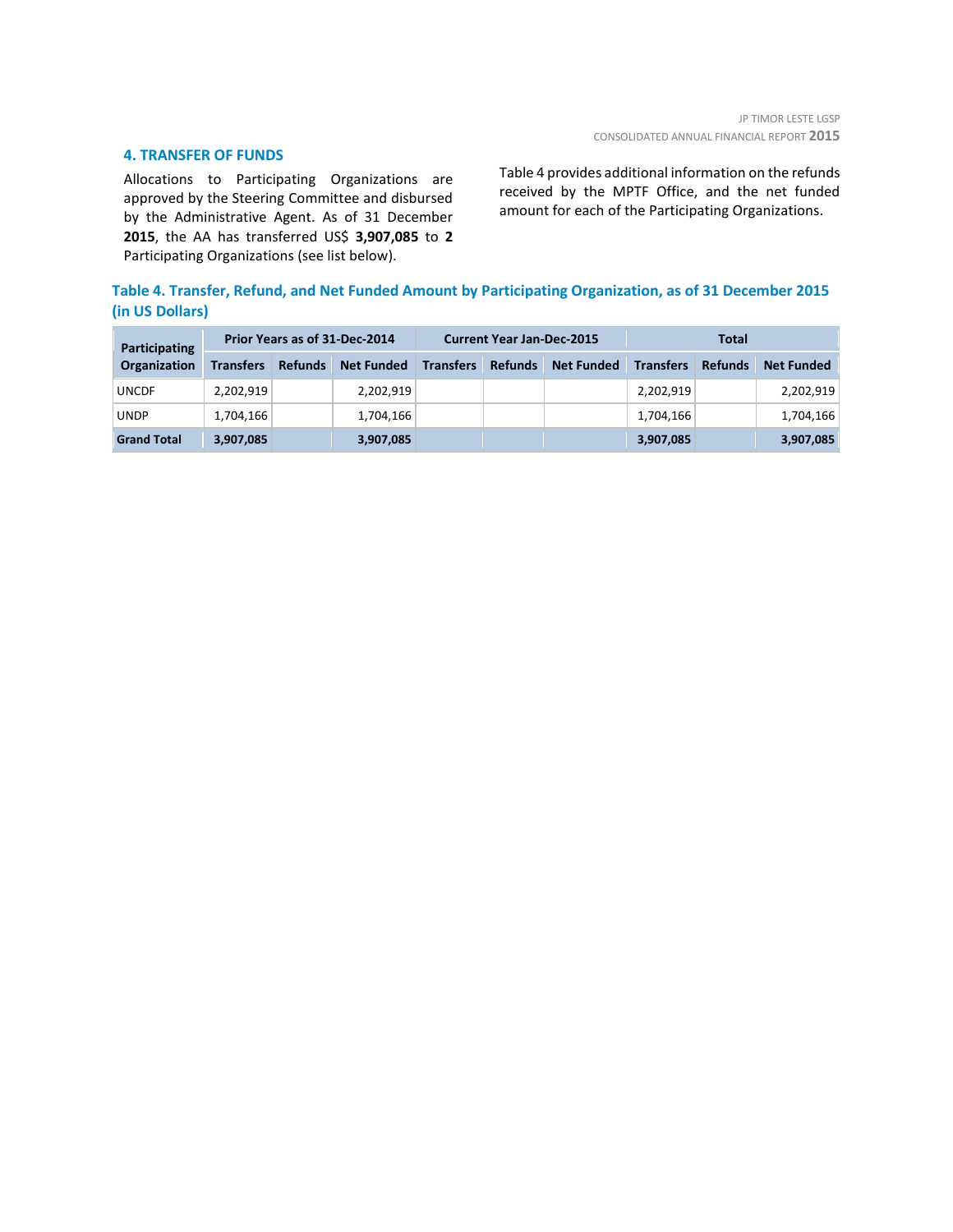CONSOLIDATED ANNUAL FINANCIAL REPORT **2015**

# **5. EXPENDITURE AND FINANCIAL DELIVERY RATES**

All final expenditures reported for the year **2015** were submitted by the Headquarters of the Participating Organizations. These were consolidated by the MPTF Office.

#### **5.1 EXPENDITURE REPORTED BY PARTICIPATING ORGANIZATION**

As shown in table below, the cumulative net funded amount is US\$ **3,907,085** and cumulative expenditures reported by the Participating Organizations amount to US\$ **3,373,778**. This equates to an overall Fund expenditure delivery rate of **86** percent.

# **Table 5.1 Net Funded Amount, Reported Expenditure, and Financial Delivery by Participating Organization, as of 31 December 2015 (in US Dollars)**

|                                      |                           |                                    | <b>Expenditure</b>                      |                                            |                   |                           |
|--------------------------------------|---------------------------|------------------------------------|-----------------------------------------|--------------------------------------------|-------------------|---------------------------|
| <b>Participating</b><br>Organization | Approved<br><b>Amount</b> | <b>Net Funded</b><br><b>Amount</b> | <b>Prior Years</b><br>as of 31-Dec-2014 | <b>Current Year</b><br><b>Jan-Dec-2015</b> | <b>Cumulative</b> | <b>Delivery Rate</b><br>% |
| <b>UNCDF</b>                         | 3,163,200                 | 2,202,919                          | 1,621,972                               | 15,300                                     | 1,637,272         | 74.32                     |
| <b>UNDP</b>                          | 2,428,982                 | 1,704,166                          | 1,452,443                               | 284,063                                    | 1,736,506         | 101.90                    |
| <b>Grand Total</b>                   | 5,592,182                 | 3,907,085                          | 3,074,415                               | 299,363                                    | 3,373,778         | 86.35                     |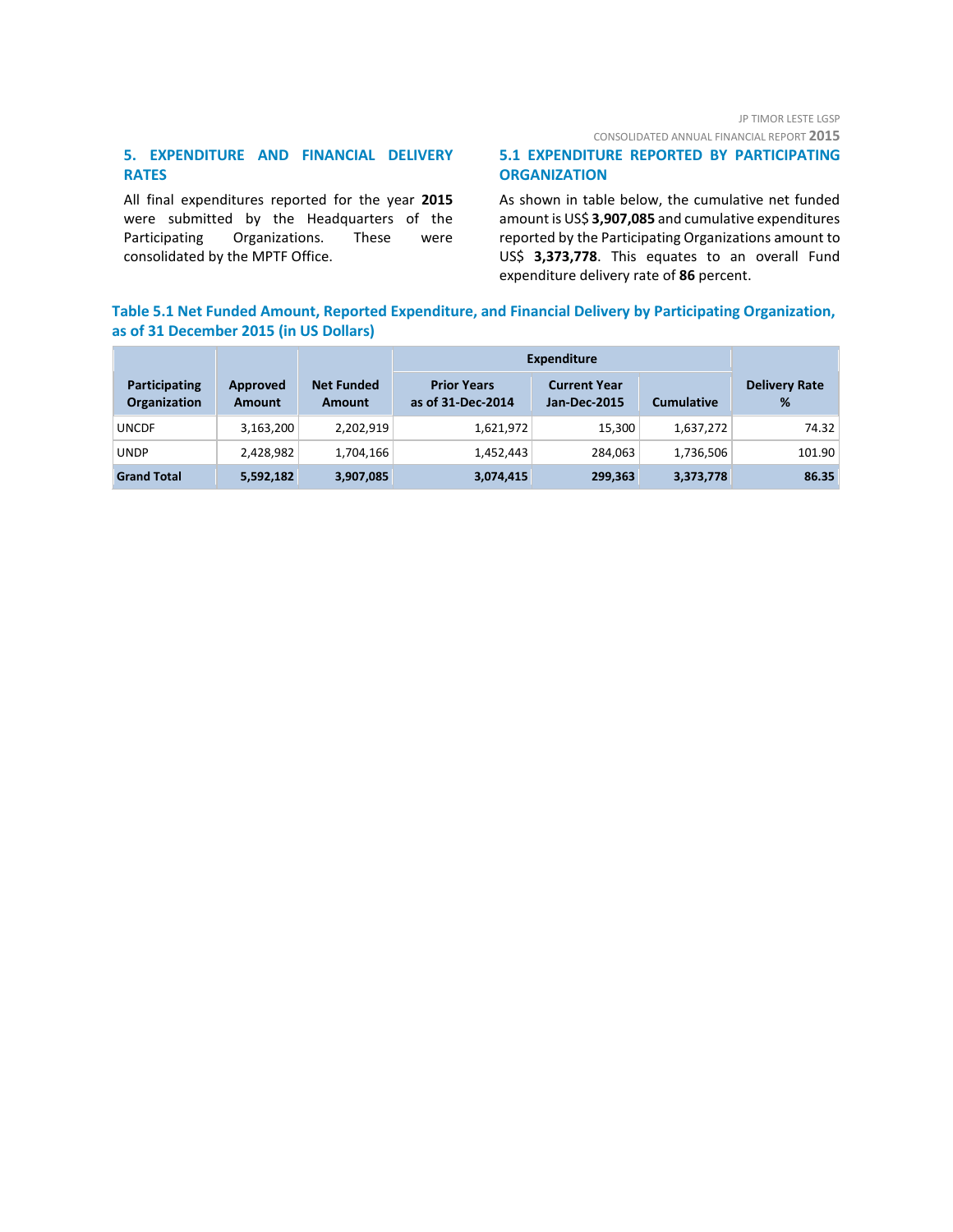#### **5.2 EXPENDITURE REPORTED BY CATEGORY**

Project expenditures are incurred and monitored by each Participating Organization and are reported as per the agreed categories for inter-agency harmonized reporting. In 2006 the UN Development Group (UNDG) established six categories against which UN entities must report inter-agency project expenditures. Effective 1 January 2012, the UN Chief Executive Board (CEB) modified these categories as a result of IPSAS adoption to comprise eight categories. All expenditure incurred prior to 1 January 2012 have been reported in the old categories; post 1 January 2012 all expenditure are reported in the new eight categories. The old and new categories are noted to the right.

Table 5.2 reflects expenditure reported in the UNDG expense categories. Where the Fund has been operational pre and post 1 January 2012, the expenditures are reported using both categories. Where a Fund became operational post 1 January 2012, only the new categories are used.

#### **2012 CEB Expense Categories**

- 1. Staff and personnel costs
- 2. Supplies, commodities and materials
- 3. Equipment, vehicles, furniture and depreciation
- 4. Contractual services
- 5. Travel
- 6. Transfers and grants
- 7. General operating expenses
- 8. Indirect costs

\_\_\_\_\_\_\_\_\_\_\_\_\_\_\_\_\_\_\_\_\_\_

#### **2006 UNDG Expense Categories**

- 1. Supplies, commodities, equipment & transport
- 2. Personnel
- 3. Training counterparts
- 4. Contracts
- 5. Other direct costs
- 6. Indirect costs

#### **Table 5.2. Expenditure by UNDG Budget Category, as of 31 December 2015 (in US Dollars)**

|                                                      | <b>Expenditure</b>                      |                                            |                   |                                                     |
|------------------------------------------------------|-----------------------------------------|--------------------------------------------|-------------------|-----------------------------------------------------|
| Category                                             | <b>Prior Years</b><br>as of 31-Dec-2014 | <b>Current Year</b><br><b>Jan-Dec-2015</b> | <b>Total</b>      | <b>Percentage of Total</b><br><b>Programme Cost</b> |
| Supplies, Commodities, Equipment and Transport (Old) | 207,576                                 | $\overline{\phantom{a}}$                   | 207,576           | 6.58                                                |
| Personnel (Old)                                      | 1,074,079                               | $\overline{\phantom{a}}$                   | 1,074,079         | 34.02                                               |
| Training of Counterparts(Old)                        | 9,830                                   | $\overline{\phantom{a}}$                   | 9,830             | 0.31                                                |
| Contracts (Old)                                      |                                         | $\qquad \qquad$                            |                   |                                                     |
| Other direct costs (Old)                             | (402, 116)                              | $\overline{\phantom{a}}$                   | (402, 116)        | (12.74)                                             |
| Staff & Personnel Cost (New)                         | 1,145,869                               | 17,107                                     | 1,162,975         | 36.84                                               |
| Suppl, Comm, Materials (New)                         | 114,328                                 | 888                                        | 115,217           | 3.65                                                |
| Equip, Veh, Furn, Depn (New)                         | 9,571                                   | 3,287                                      | 12,858            | 0.41                                                |
| Contractual Services (New)                           | 324,959                                 | 183,354                                    | 508,313           | 16.10                                               |
| Travel (New)                                         | 87,835                                  | 30,820                                     | 118,654           | 3.76                                                |
| Transfers and Grants (New)                           | 296                                     |                                            | 296               | 0.01                                                |
| <b>General Operating (New)</b>                       | 214,787                                 | 134,429                                    | 349,217           | 11.06                                               |
| <b>Programme Costs Total</b>                         | 2,787,014                               | 369,885                                    | 3,156,899         | 100.00                                              |
| <sup>1</sup> Indirect Support Costs Total            | 287,401                                 | (70, 522)                                  | 216,879           | 6.87                                                |
| <b>Total</b>                                         | 3,074,415                               |                                            | 299,363 3,373,778 |                                                     |

**<sup>1</sup> Indirect Support Costs** charged by Participating Organization, based on their financial regulations, can be deducted upfront or at a later stage during implementation. The percentage may therefore appear to exceed the 7% agreed-upon for on-going projects. Once projects are financially closed, this number is not to exceed 7%.